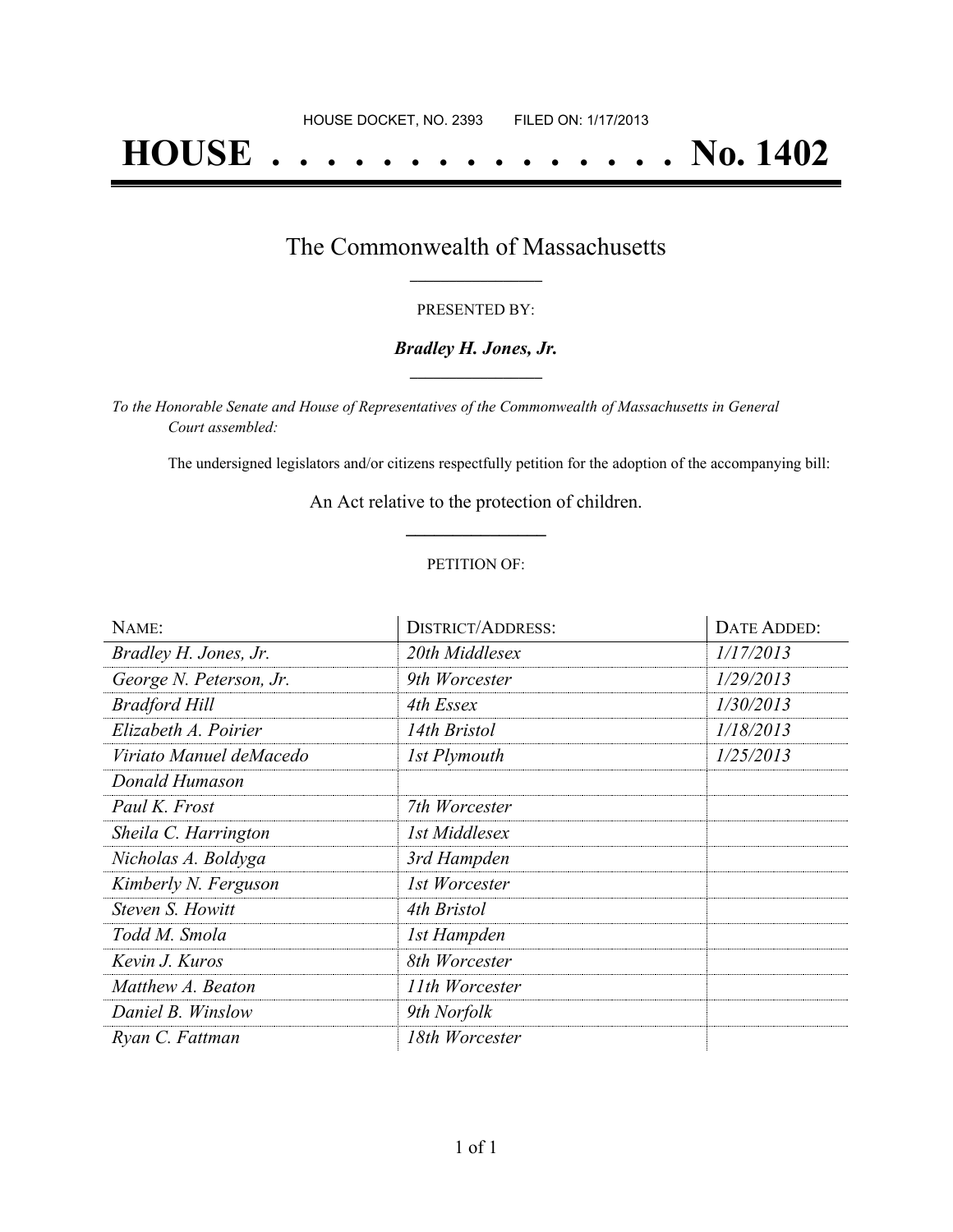## **HOUSE . . . . . . . . . . . . . . . No. 1402**

By Mr. Jones of North Reading, a petition (accompanied by bill, House, No. 1402) of Bradley H. Jones, Jr. and others relative to the crime of failing to notify law enforcement officials of a missing or deceased child. The Judiciary.

### [SIMILAR MATTER FILED IN PREVIOUS SESSION SEE HOUSE, NO. *3766* OF 2011-2012.]

## The Commonwealth of Massachusetts

**\_\_\_\_\_\_\_\_\_\_\_\_\_\_\_ In the Year Two Thousand Thirteen \_\_\_\_\_\_\_\_\_\_\_\_\_\_\_**

An Act relative to the protection of children.

Be it enacted by the Senate and House of Representatives in General Court assembled, and by the authority *of the same, as follows:*

| 2           | SECTION 1. Chapter 265 of the General Laws, as appearing in the 2010 Official Edition,<br>is hereby amended by adding to the end thereof the following section:--                                                    |
|-------------|----------------------------------------------------------------------------------------------------------------------------------------------------------------------------------------------------------------------|
| 3           | Section 13N. Failure to Notify Law Enforcement of Missing or Deceased Child                                                                                                                                          |
| 4           | For the purposes of this section, the following words shall have the following meanings:--                                                                                                                           |
| 5<br>6<br>7 | "Person having care and custody", a parent, guardian, employee of a home or institution<br>or any other person with equivalent supervision or care of a child, whether the supervision is<br>temporary or permanent. |
| 8           | "Child", any person under 14 years of age.                                                                                                                                                                           |
| 9<br>10     | "Law enforcement authority", any police department in the commonwealth or any of its<br>political subdivisions.                                                                                                      |
| 11<br>12    | "Missing child or children", any person under the age of 14 years missing from his<br>normal and ordinary place of residence or last known whereabouts and whose whereabouts                                         |